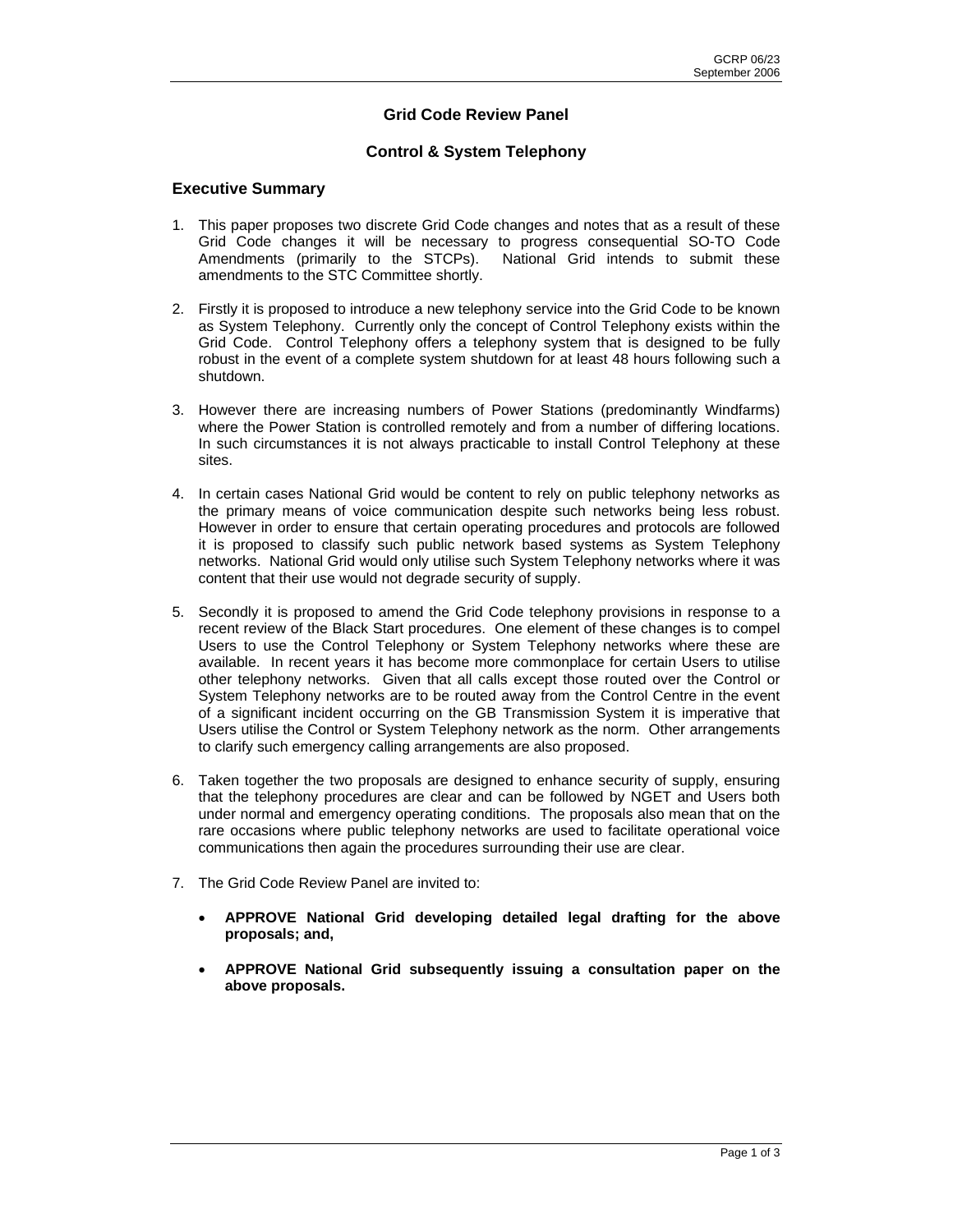# **Background**

- 8. Currently the telephony provisions within the Grid Code refer to Control Telephony. Control Telephony provides for a highly resilient interface between the National Grid Control Centre and Users. It is designed to be robust in the event of a complete system shutdown and is designed to remain operational for at least 48 hours even where a complete system shutdown has occurred.
- 9. The requirement for a Control Telephony system to be installed at a particular location is identified by National Grid as part of the connection process. In England and Wales, where Control Telephony is required National Grid will fund and install the system, typically consisting of a National Grid owned telephone line maintained by National Grid.
- 10. In Scotland at directly connected Power Stations the Host TO will provide terms for a Control Telephony connection as part of its TO Construction Offer (TOCO) to National Grid. This will allow for the connection of the Power Station into the TO's own Control Telephony network which is linked into National Grid's Control Telephony network. At Large Embedded Power Stations the Host TO seeks to provide a connection to its Control Telephony Network on a reasonable endeavours basis. All Control Telephony connections in Scotland are provided in accordance with STCPs 04-5: System Telephony and 18-1: Connection and Modification Application.
- 11. Control Telephony is identified within the National Grid Control Centre separately to calls made over the public telephone network. In the event of an incident affecting the GB Transmission System calls made over the public telephony system maybe routed away from the Transmission Control Centre leaving Control Telephony as the only effective means of communication between the Control Centre and Users.

## **Detailed Proposals**

#### *(a) System Telephony*

- 12. It has become increasingly apparent that a full Control Telephony system is not practical at some sites. This is due to the Control arrangements utilised by Generators – for instance in the case of Windfarms these are usually controlled at a remote location from the Windfarm itself, with multiple Control Points being used for a single Windfarm with the exact Control Point being utilised varying depending on the time of day. It has been known for the Control Point to be located overseas. In such cases it is not practical for National Grid to route Control Telephony to each Control Point.
- 13. Although Control Telephony is not a viable option at all sites there is scope for an intermediate telephony service to bridge the gap between Control Telephony and public telephony systems. The idea behind this would be that the service (hereafter known as "System Telephony") would be identified within the National Grid Control Centre in the same manner as Control Telephony, however it would utilise public telephony networks. In practise the System Telephony system would have the following characteristics:
	- The system would consist of a single telephone number provided by the User which the User would undertake to keep routed to the relevant Control Point for the Power Station at all times.
	- Such a dedicated phone line could be identified within the National Grid Control Centre in the same manner as Control Telephony and in the event of a system event that leads to the transfer of non-essential voice calls away from the National Grid Control Centre such lines would not be diverted.
- 14. System Telephony could also be installed at other key operational sites that are not Control Points but where operational communications are required e.g. Energy Management Centres (EMCs)